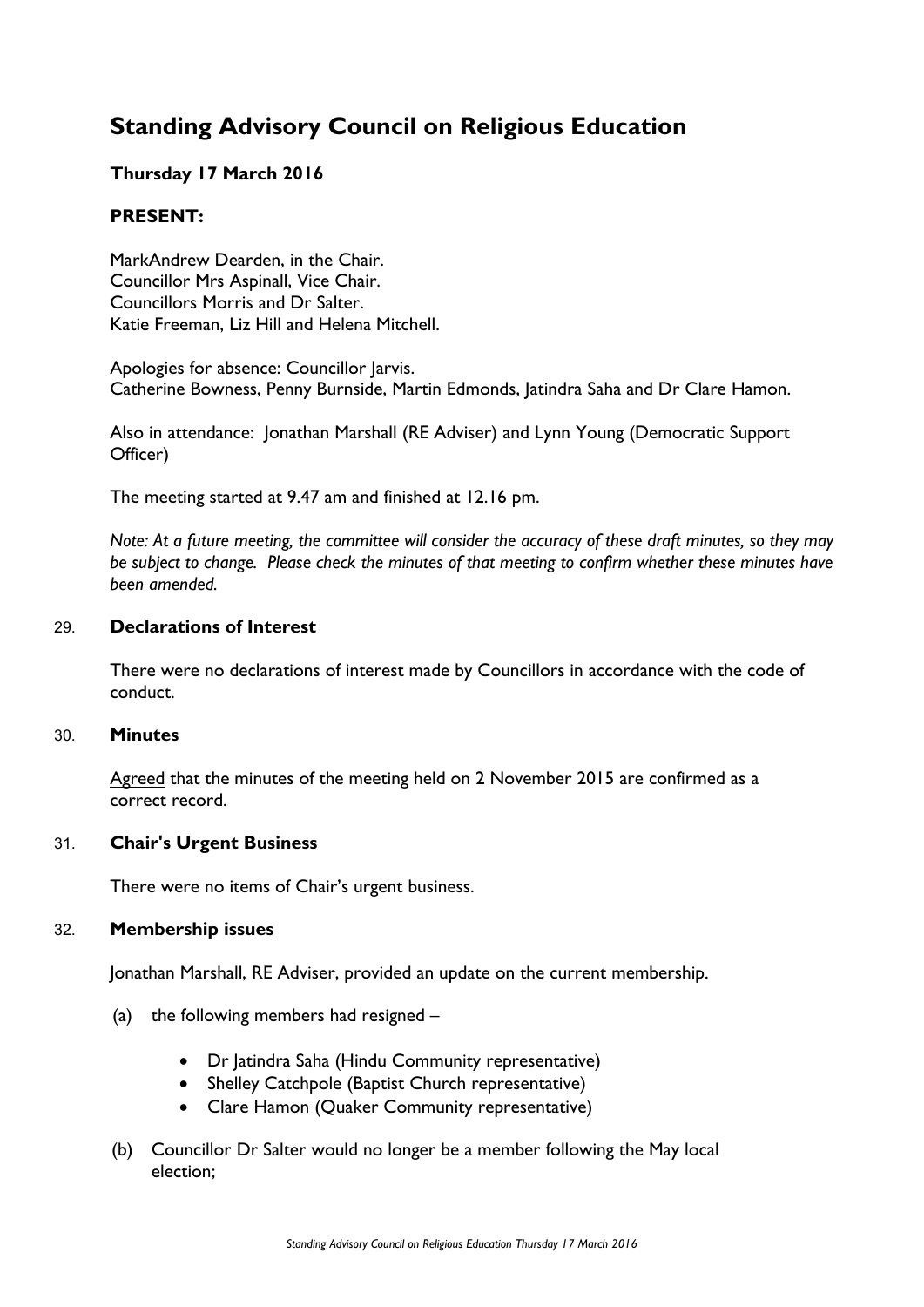- (c) in addition to the resignations mentioned above, vacancies existed for the following groups –
	- Roman Catholic Diocese of Plymouth
	- United Reformed Church
	- PASH (NAHT)
	- NATRE
	- VOICE
	- UCU
	- Greek Orthodox Community

Jonathan Marshall advised that he would undertake to find some replacements for the vacancies, in addition to contacting members who had not attended recently.

# 33. **SACRE annual report**

Jonathan Marshall, RE Adviser, discussed the SACRE annual report.

Members were advised that the production of the report was a statutory requirement and summarised the work of SACRE, giving an overview of what SACRE had achieved over the year, in addition to summarising the meetings that had been held.

Following a discussion, the following observations were made –

- it would be beneficial to include the entire curriculum GCSE results in the report as a comparator (para 2.2.1)
- the Collective Worship section (para 5.1) needed to contain information on the Collective Worship resources produced by Hyde Park School

Agreed that, subject to the above amendments being made, the SACRE Annual Report 2014-2015 is approved.

# 34. **Development plan and budget for 2016-18**

Jonathan Marshall, RE Adviser, provided an update on the Development Plan and SACRE budget for 2016 – 2018. Members were advised that –

- (a) the development plan had evolved over the past two years, and the priorities reflected the limited time (20 days per year) Jonathan can support SACRE;
- (b) Jonathan had been assured he would be able continue in his role for another two years;
- (c) the annual budget for SACRE would be £6000 and would be used to provide financial support for teachers and events;
- (d) in addition to the ongoing events mentioned in the SACRE Annual Report, other projects could be funded by the budget and included –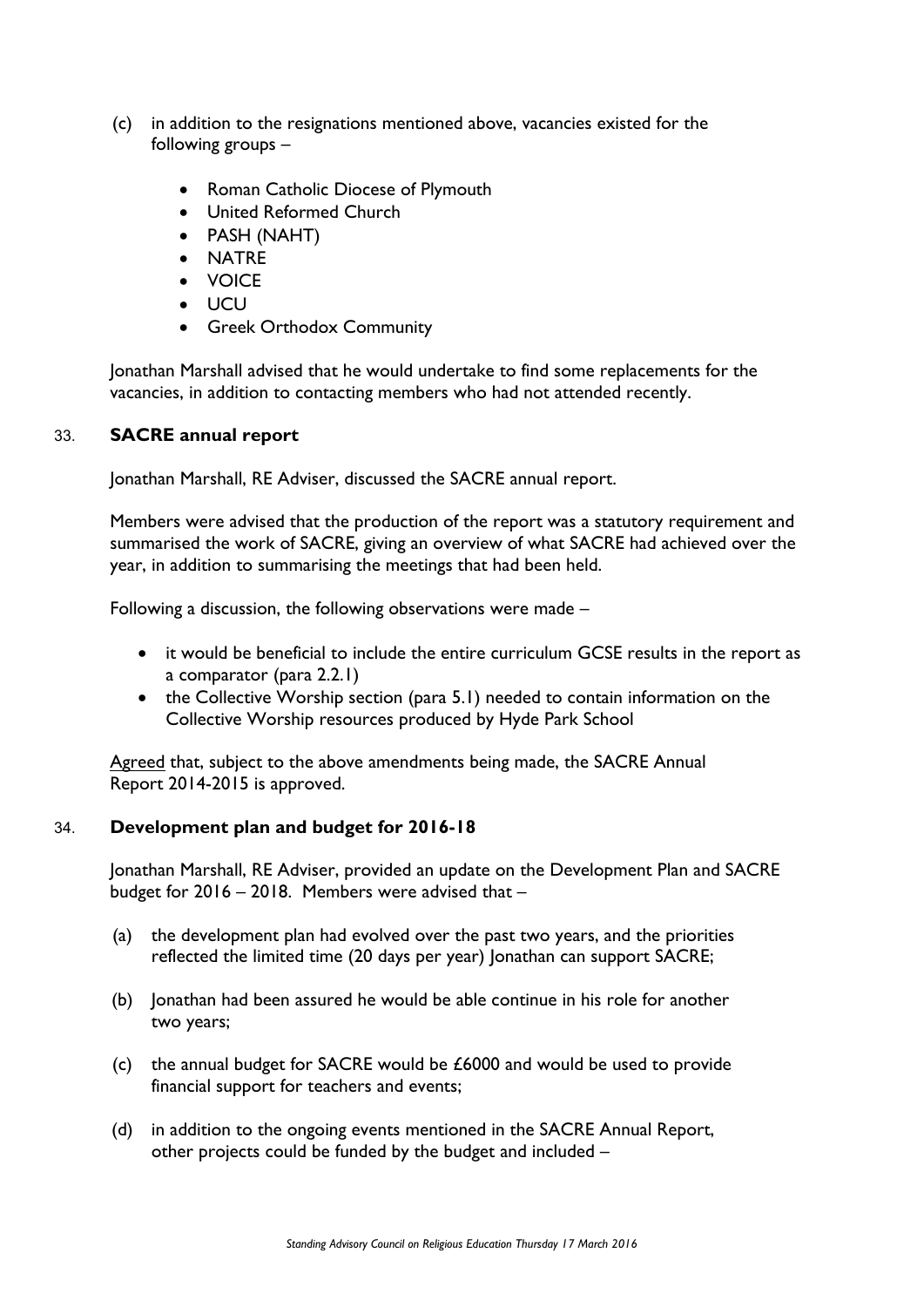- Collective Worship
- Mayflower 400

It was agreed that the outline of the Development Plan needed to be maintained and able to respond to any changes.

# 35. **RE Hub, LTLRE project and national developments**

Katie Freeman, Primary Hub Leader, provided members with an update on recent activity within the Plymouth Hub, the LTLRE project and national developments. Members were advised that –

- (a) the Plymouth Hub was progressing well, and a number of sessions on the Muslim faith had recently been held;
- (b) there were several projects being undertaken, including 'assessment without levels';
- (c) Katie had been working with Mary Myatt (Lead Ofsted Inspector) and Barbara Wintersgill on various projects;
- (d) Katie had recently attended
	- an RE conference with 35 other Plymouth teachers
	- a residential NATRE weekend
	- an All-Party Parliamentary Group (APPG) for Education conference on the 'Prevent' agenda at Westminster
- (e) Katie expressed her concern that the majority of the attendees at the APPG conference were from the same area, and primary schools were not discussed. After consultation with other members she advised that she would contact Johnny Mercer MP regarding this issue.

The Chair thanked Katie Freeman for her report.

# 36. **Ofsted reports**

The Chair advised members that he would provide an update report on recent Ofsted inspection reports by the end of the year.

# 37. **Supporting teachers**

Jonathan Marshall, RE Adviser, advised members that a proportion of the SACRE budget was used to purchase RE resources for Plymouth schools.

He advised that Muslim pupils needed to be included in important discussions around the teaching of Islam. He had recently met with a number of Muslim children to discuss various issues, and the children thought that the teaching of Islam in some Plymouth schools was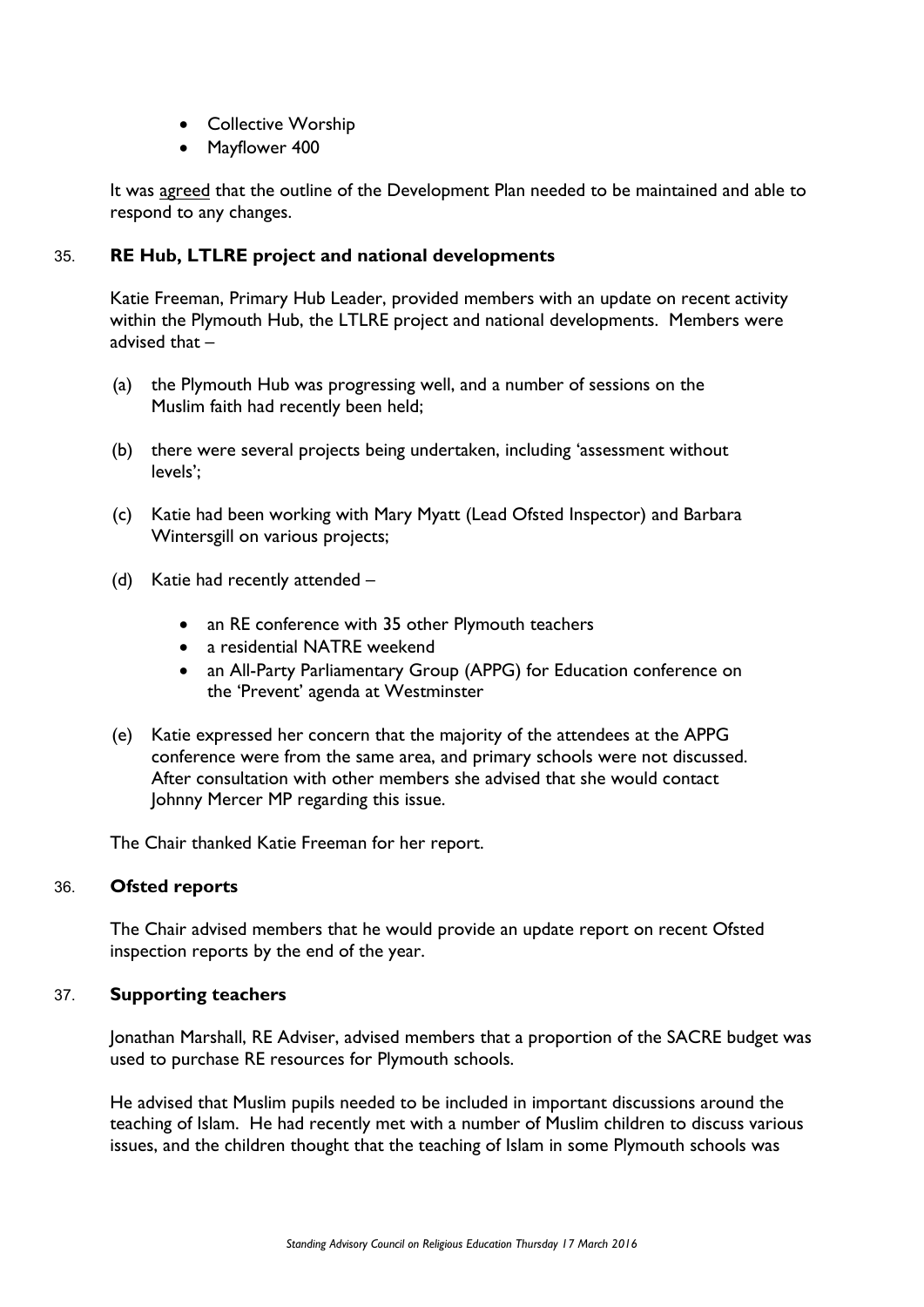poor. PIETY had recently held three awareness sessions, which had been well attended and successful.

A number of resources would be sent to schools, including 'Opening up Islam', 'RE and British Values' and 'My First Qur'an'. Copies of the SHAP calendar (which contained information on key religious festivals) had also been purchased and would be sent to schools.

Letters would be sent to schools to accompany the various Islam resources, and it was possible that other resources could be provided, in this way, to support RE development in other areas. Jonathan expressed concern at the number of Plymouth teachers who did not attend RE training and the number of Plymouth schools who were not subscribers to the services of the Plymouth Centre for Faiths and Cultural Diversity (PCFCD).

Katie Freeman agreed to contact the Plymouth Teaching School Alliance (PTSA) to e-mail schools to ask them to confirm receipt of the Islam resources.

# 38. **Withdrawal from RE and promoting British values - a possible conflict?**

Jonathan Marshall, RE Adviser, led a discussion on 'withdrawal from RE and promoting British values – a possible conflict?'

Jonathan advised members that parents had the right to withdraw their child(ren) from RE lessons and gave a recent example where he had been asked to visit a school to discuss this issue with a parent – the outcome being the child was allowed, by his mother, to return to RE lessons after the role and function of RE had been clarified.

Following his intervention, he had written to Ofsted on this issue and read the response to members. He expressed concern that some schools were unwilling and unprepared to explore a parent's decision to withdraw their child(ren) from RE lessons, and believed more cases could come to light, and reminded members that there was no requirement for these figures to be monitored.

Katie Freeman advised members that she was working with NATRE on this issue and when further information was available she would arrange for it to be uploaded to the SACRE page on the Council website.

# 39. **Holocaust memorial Day - feedback and future plans**

Jonathan Marshall, RE Adviser, provided members with an update on the Holocaust Memorial Day 2016. Members were advised that –

- (a) Solly Irving, a Jewish Holocaust survivor, had visited Plymouth again, his  $16<sup>th</sup>$ annual visit - he had now spoken to over 30,000 children about his experiences during this time. He would continue to visit Plymouth if his health allowed. Solly's story had now been recorded as a DVD for posterity;
- (b) it was a concern that due to a lack of capacity within the Advisers team, there had been no school event this year, and Jonathan did not have the capacity to undertake this as he was involved with the organisation of the Mount Edgcumbe civic event; it was agreed that Councillor Mrs Aspinall would